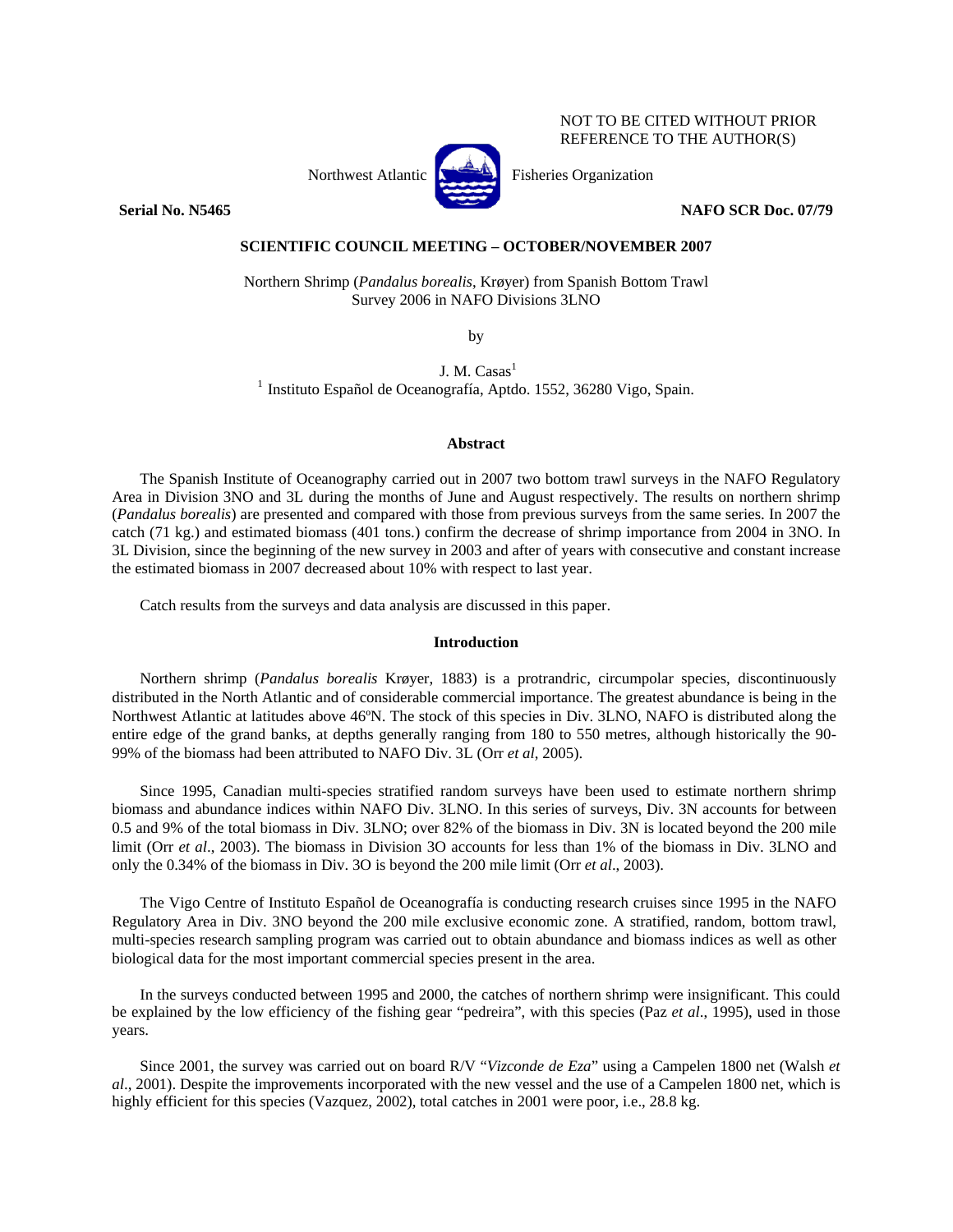From 2002 year a significant increase of the catches of northern shrimp was noted in 3NO Division with catches bigger than 300 kg.

Also, since 2003 a new research survey was conducted in Division 3L as an extension of the survey carried out in 3NO. The estimated biomass in 3L Division always was very superior to that estimated in 3NO.

This work presents data on the geographical distribution in the NAFO Regulatory Area (Div. 3LNO), on biomass, length frequencies, age structure and length-weight relationship of catches of northern shrimp on Spanish bottom trawl surveys 2007.

### **Materials and Methods**

The 2007 Spanish bottom trawl surveys were carried out from the 29<sup>th</sup> of May to 19<sup>th</sup> of June in 3NO and from  $23<sup>th</sup>$  of July to  $11<sup>th</sup>$  of August in 3L, following set guidelines previously established for the series of I.E.O. research surveys (Walsh *et al.*, 2001). These surveys took place in Div. 3NO and 3L, with a total of 110 and 94 valid hauls respectively ranging depths between 40 and 1400 m approximately.

Shrimp samples of approximately 1.5 kg were taken to determine length frequencies in hauls where the amount and good condition of the specimens caught permitted to sample them.

Males and females were separated with reference to the endopodite of the first pleopod (Rasmussen, 1953). Following this criterion, individuals that were in the middle of a sex change were considered as females. The females were differentiated into mature and immature, following the sternal spines criteria (McCray, 1971). Ovigerous females were considered as an independent group not included within the mature females.

Individuals were measured onboard by noting the distance from the base of the eye to the posterior mid dorsal point of the carapace -OCL- (Shumway *et al*., 1985). Such measurements were made to the lower half millimetre using electronic callipers.

Furthermore, in 2007 survey some samples were frozen onboard to determine the length-weight relationship in the laboratory. 1095 and 4126 individuals were selected in 3NO and 3L Divisions respectively, dried and weighed with a precision of 0.1g to calculate the length-weight relationship in each Division.

#### **Results and Discussion**

The Table 1 shows the catches, biomass and standard errors estimated by swept area method of northern shrimp from the multi-species surveys, carried out by IEO Vigo from 1995-2007 in the NAFO Div. 3NO and from 2003-2007 in Division 3L. In the summer of 2005 the research survey could not be carried out in Division 3L. From the year 2002 an abrupt increase with respect to earlier years occurred in 3NO Division, both in terms of catch and biomass (Diaz *et al*., 2002). These initial data were considered with caution due to the fact that, until 2001, the "Pedreira" gear used as a sampler (Paz *et al*., 1995) was not efficient for catching shrimp. However, although in 2001, the gear "type Pedreira" was changed for a new type "Campelen 1800" (Walsh *et al*., 2001) with high efficiency for catching this species (Vazquez, 2002), the catches and biomass estimated stayed at low levels.

After 2002 year, the increase in northern shrimp catch in 3NO was confirmed, in terms of the period 1995-2001 although in the last three years both the catches and estimated biomasses of shrimp have decreased markedly with levels of biomass in 2007 around 400 t. (Figure 1).

Unlike 3NO, the estimated biomass in Division 3L since the beginning of the new survey in 2003 showed a constant and significant increase from 63647 t. in 2003 to 125850 t. in 2006. In 2007 maintaining with a estimated biomass of 113000 t. the increasing trend seems to be interrupted.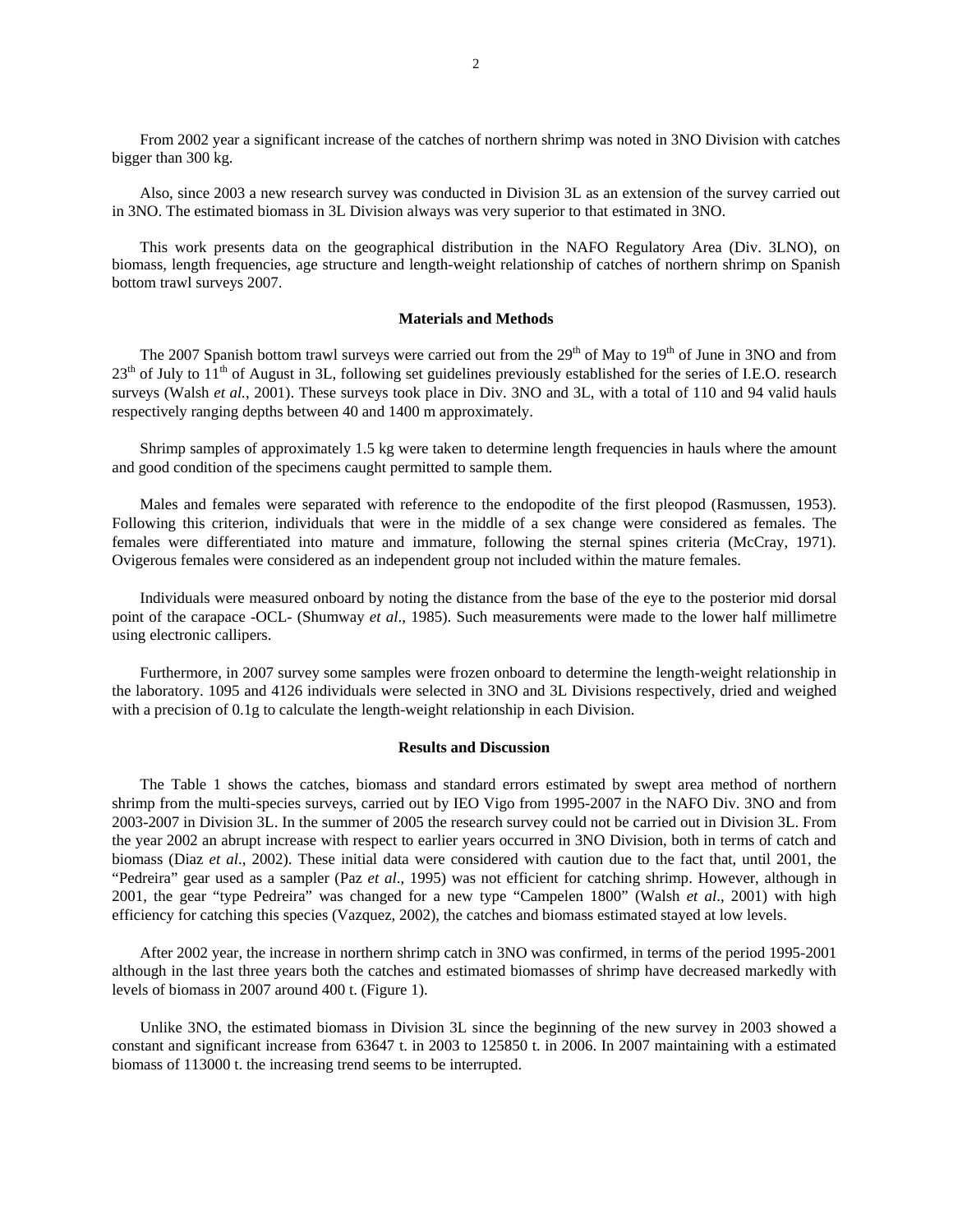The distribution of northern shrimp catches in the Spanish trawl survey 2007 is shown in Figure 2. As in previous years the main catches were located at medium depths (184-366 m.) in Div. 3L. The residual catches in 3NO were mainly located to the Northeast of Div. 3N, in latitudes higher than 45ºN.

Table 2 and 3 show the shrimp biomass by depth strata from 1995 to 2007 surveys in Divisions 3NO and from 2003 to 2007 in 3L. Although it is considered that the shrimp in Div. 3LNO is distributed along the entire edge of the grand banks, at depths generally ranging from 100 to 300 fathoms (180-550 m.), the depth of the bulk of biomass present differences in 3L and 3NO Divisions. While in 3L Division practically the total of the biomass (>95%) were produced all years in depths lower than 200 ft., in 3NO the percentage of the estimated biomass in depths lower than 200 ft. varied along the years, showing a deeper distribution in 2004 and 2005 where the percentage of the shrimp catches in depths bigger than 200 ft. was around 74 and 66 % respectively.

The length distribution by sex estimated in the 3NO and 3L are presented in table 4 and figure 3. Although the range of their length distributions and main modes around 20 mm. and 23 mm. for males and females respectively did not show important differences in the two Divisions, in 3L was also present a clear mode around 17 mm. which it was practically absent in 3NO. Also the sex ratio was different in both Divisions, showing in 3L a higher percentage of the males.

The MIX modal size analysis programme was used with the length distribution by sex estimated in 3L. From the cited analysis the males presented three modes at 14.5 17.4 and 20.5 mm. corresponding with ages 2, 3 and 4 respectively. The sex change occurs at age 4 and the females showed a unimodal distribution. This mode included several age groups but the age 5 at 23.7 mm. stands out from the rest.

The Table 5 shows the length-weight relationship estimated in 2007 surveys by sex and maturity stage as well the parameters of the relationship, number of specimens sampled and determination coefficient  $R^2$ .

## **References**

- Díaz, P., Patrocinio,T. and Paz, X.2002. Increased Catches of Northern Shrimp (*Pandalus borealis*, Krøyer) in a 2002 Spanish Bottom Trawl Survey in NAFO Division 3N. NAFO SCR Doc.02/143.Serial No.N4772. 11p.
- McCRay, J.A. 1971. Sternal spines as a characteristic for differentiating between females of some Pandalidae. J. Fish. Res. Bd. Can., 28: 98-100.
- Orr, D.C., P. Veitch and D. Sullivan. 2003. An Update of Information Pertaining to Northern Shrimp (*Pandalus borealis*, Krøyer) and Groundfish in NAFO Divisions 3LNO. NAFO SCR Doc03/82., Serial No. N4924.51 pp.
- Orr, D.C., P.J. Veitch and D.J. Sullivan. 2005. Divisions 3LNO Northern shri mp *(Pandalus boreali*s) Interim Monitoring Update. NAFO SCR Doc. 05/68., Serial No. N5160 13pp.
- Paz, X., J. Martínez, and E. De Cárdenas. 1995. Preliminary results from the 95 Spanish bottom trawl survey in the NAFO Regulatory Area for Divisions 3NO. *NAFO SCR Doc*., No. 55, Serial No. N2568, 10 p.
- Rasmussen, B. 1953 On the geographical variation in growth and sexual development of the Deep Sea Prawn (*Pandalus borealis*, Kr.) . Norweg. Fish. And Mar. invest. Rep., 10 (3):1-160.
- Shumway,S.E., H.C. Perkins, D.F. Schick and A.P. Stikney-1985. Synopsis of biological data on the Pink Shrimp (*Pandalus borealis*, Krøyer,1838).NOAA Techn. Rep. NMFS 30,57 p.
- Vázquez, A. 2002. Catchability comparison between Lofoten and Campelen gears. NAFO SCR. Doc. 02/74. Serial No. N4688. 7p.
- Walsh, S.J., Paz, X. and Durán, P. 2001. A preliminary investigation of the efficiency of Canadian and Spanish survey bottom trawls on the southern Grand Bank. NAFO SCR. Doc. 01/74. Serial No. N4453.18 p.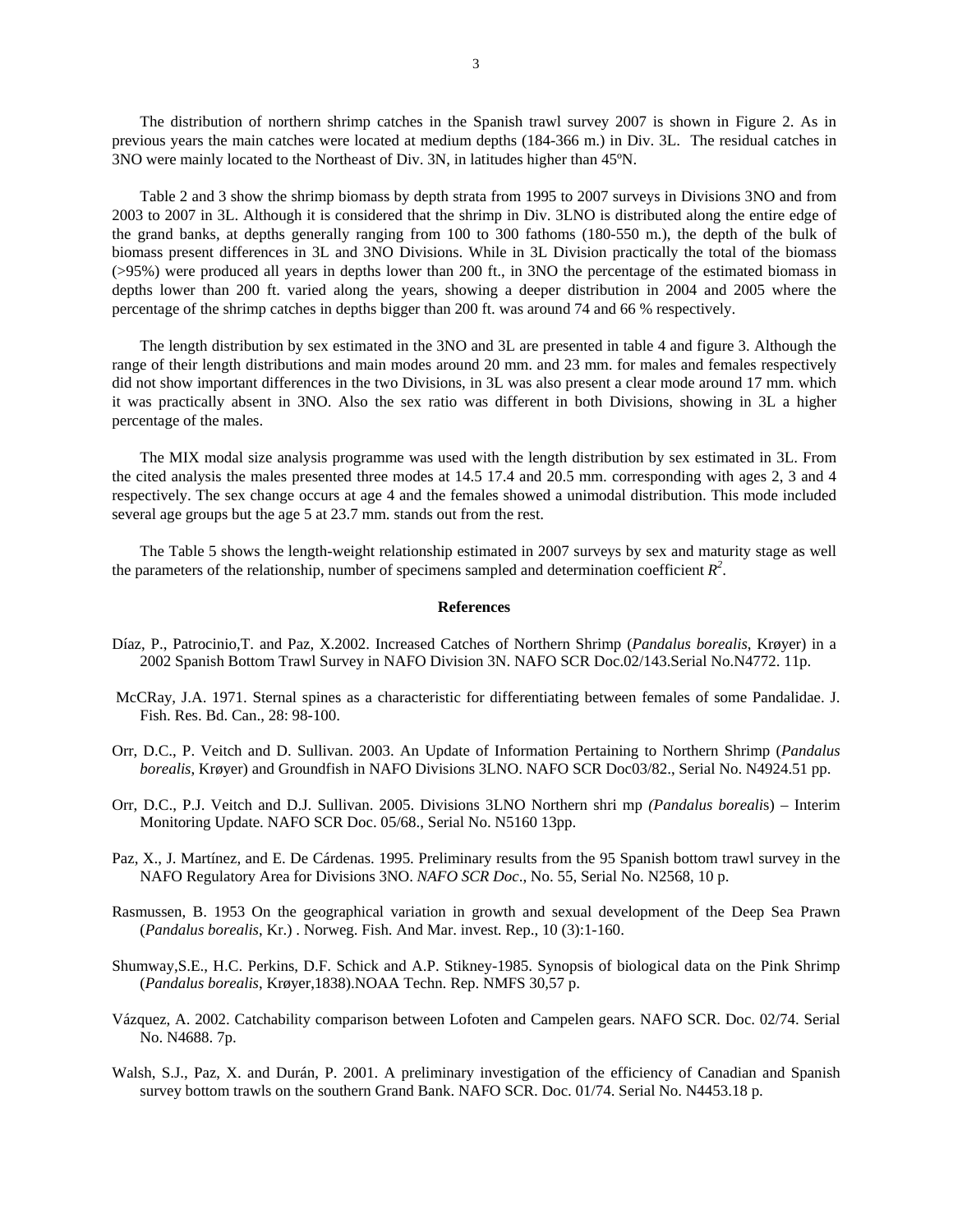|                   |                | 3NO       |                |
|-------------------|----------------|-----------|----------------|
| Year              | <b>Biomass</b> | Catch     |                |
|                   | tons           | Std. err. | (kg.)          |
| 1995 <sup>1</sup> | 14             | 13        | 5              |
| 1996 <sup>1</sup> | 18             | 17        | $\overline{2}$ |
| 1997 <sup>1</sup> | 1              | 1         | $\overline{0}$ |
| 1998 <sup>1</sup> | 23             | 17        | 5              |
| 1999 <sup>1</sup> | 81             | 36        | 13             |
| 2000 <sup>1</sup> | 26             | 9         | 6              |
| $2001^2$          | 178            | 72        | 29             |
| $2002^2$          | 2043           | 814       | 408            |
| $2003^2$          | 1618           | 716       | 325            |
| $2004^2$          | 2654           | 1693      | 550            |
| $2005^2$          | 1627           | 590       | 368            |
| $2006^2$          | 1274           | 352       | 278            |
| $2007^2$          | 401            | 312       | 71             |

**Table 1**. Northern shrimp biomass estimated by swept area (tons.), standard error and catches (kg.) from Spanish bottom trawl survey in NAFO Div. 3NO, 1995-2007 and 3L 2003-2007.

|                   | 3L               |              |       |  |  |  |  |  |  |
|-------------------|------------------|--------------|-------|--|--|--|--|--|--|
| Year              | <b>Biomass</b>   | Catch        |       |  |  |  |  |  |  |
|                   | Std. err<br>tons |              | (kg.) |  |  |  |  |  |  |
| 1995 <sup>1</sup> |                  |              |       |  |  |  |  |  |  |
| 1996 <sup>1</sup> |                  |              |       |  |  |  |  |  |  |
| 1997 <sup>1</sup> |                  |              |       |  |  |  |  |  |  |
| 1998 <sup>1</sup> |                  |              |       |  |  |  |  |  |  |
| 1999 <sup>1</sup> |                  |              |       |  |  |  |  |  |  |
| 2000 <sup>1</sup> |                  |              |       |  |  |  |  |  |  |
| $2001^2$          |                  |              |       |  |  |  |  |  |  |
| $2002^2$          |                  |              |       |  |  |  |  |  |  |
| $2003^2$          | 63647            | 20105        | 5836  |  |  |  |  |  |  |
| $2004^2$          | 94270            | 40332        | 5093  |  |  |  |  |  |  |
| 2005              |                  | Not surveyed |       |  |  |  |  |  |  |
| $2006^2$          | 125850           | 12690        | 17805 |  |  |  |  |  |  |
| $2007^2$          | 113052           | 19631        | 17609 |  |  |  |  |  |  |

<sup>1</sup> Pedreira codend 35 mm. mesh size.<br><sup>2</sup> Campelen codend 20 mm. mesh size.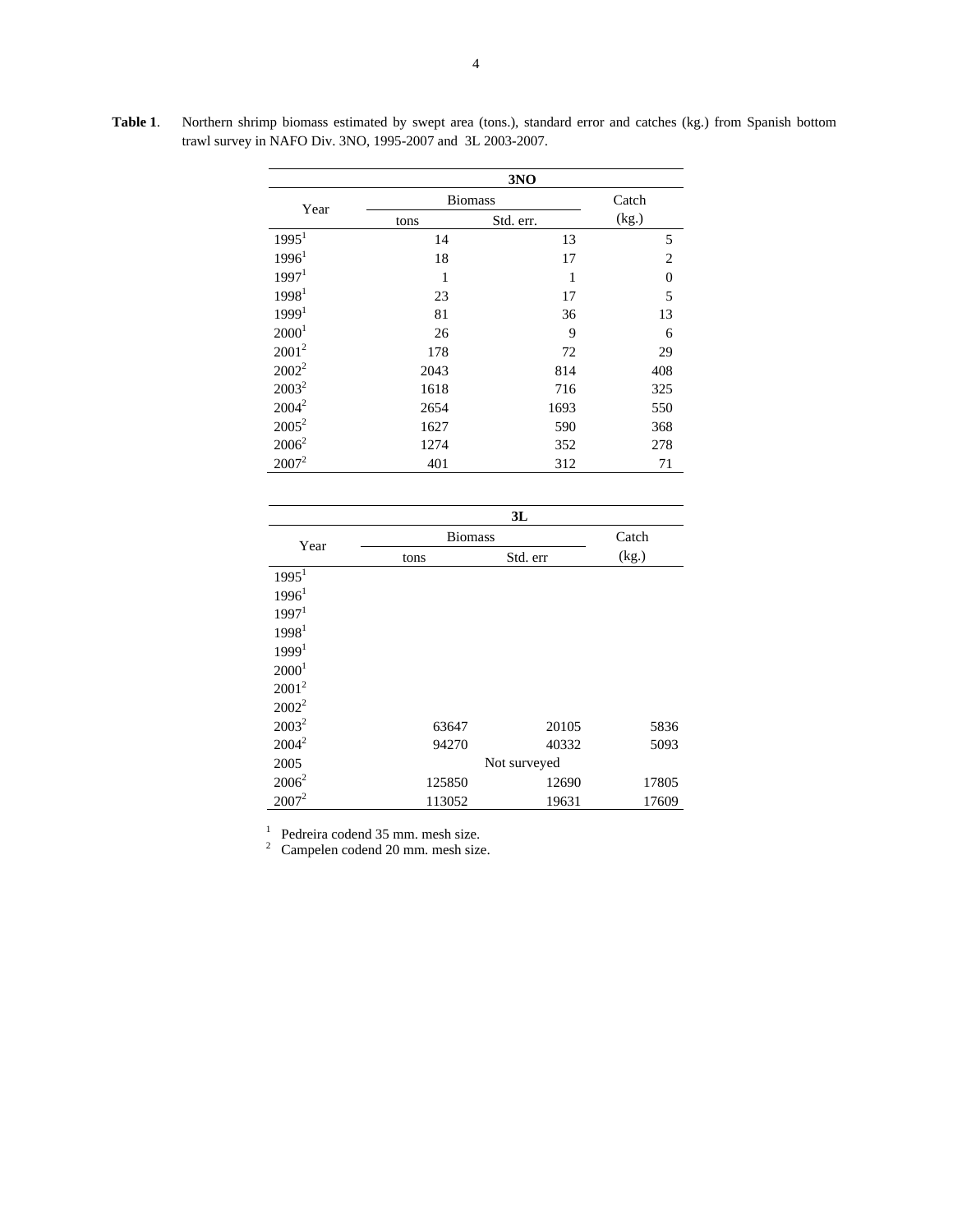| Division 3NO          |                            |                    |                  |                  |              |                  |                  |                  |                  |                  |                  |                  |                  |                  |                  |
|-----------------------|----------------------------|--------------------|------------------|------------------|--------------|------------------|------------------|------------------|------------------|------------------|------------------|------------------|------------------|------------------|------------------|
| Stratum               | Area<br>miles <sup>2</sup> | Depth range<br>ft. | 1995             | 1996             | 1997         | 1998             | 1999             | 2000             | 2001             | 2002             | 2003             | 2004             | 2005             | 2006             | 2007             |
| 375                   | 271                        | $0 - 30$           | $\mathbf{0}$     | $\boldsymbol{0}$ |              | $\boldsymbol{0}$ | $\mathbf{0}$     | $\mathbf{0}$     | 3453             | $\boldsymbol{0}$ | 25               | $\boldsymbol{0}$ | $\mathbf{0}$     | 1989             | $\mathbf{0}$     |
| 376                   | 1334                       | $0 - 30$           | $\mathbf{0}$     | $\boldsymbol{0}$ |              | $\boldsymbol{0}$ | $\boldsymbol{0}$ | $\boldsymbol{0}$ | 1270             | $\boldsymbol{0}$ | $\boldsymbol{0}$ | $\boldsymbol{0}$ | 341              | 4203             | $\boldsymbol{0}$ |
| 353                   | 269                        | $31 - 50$          | $\mathbf{0}$     | $\boldsymbol{0}$ |              | $\boldsymbol{0}$ | $\boldsymbol{0}$ | $\boldsymbol{0}$ | 79               | $\boldsymbol{0}$ | $\sqrt{48}$      | $\boldsymbol{0}$ | $\boldsymbol{0}$ | $\boldsymbol{0}$ | 126              |
| 360                   | 2783                       | $31 - 50$          | $\mathbf{0}$     | $\boldsymbol{0}$ |              | $\boldsymbol{0}$ | $\boldsymbol{0}$ | $\boldsymbol{0}$ | 26423            | 1457             | 3470             | 24               | $\boldsymbol{0}$ | $\boldsymbol{0}$ | 445              |
| 374                   | 214                        | $31 - 50$          | $\boldsymbol{0}$ | $\boldsymbol{0}$ |              | $\boldsymbol{0}$ | $\boldsymbol{0}$ | $\mathbf{0}$     | 178              | $\boldsymbol{0}$ | $\boldsymbol{0}$ | $\boldsymbol{0}$ | $\boldsymbol{0}$ | $\mathbf{0}$     | 62               |
| 354                   | 246                        | 51-100             | $\mathbf{0}$     | $\boldsymbol{0}$ |              | $\boldsymbol{0}$ | $\boldsymbol{0}$ | $\boldsymbol{0}$ | 87612            | $\mathbf{0}$     | 292              | 6917             | $\boldsymbol{0}$ | $\boldsymbol{0}$ | 14               |
| 359                   | 421                        | 51-100             | $\boldsymbol{0}$ | $\boldsymbol{0}$ |              | $\boldsymbol{0}$ | 1389             | $\boldsymbol{0}$ | 6348             | 847              | 1309             | 43               | 41               | 22               | 98               |
| 377                   | 100                        | 51-100             | $\mathbf{0}$     | $\boldsymbol{0}$ |              | $\boldsymbol{0}$ | 208              | 44               | $\mathbf{0}$     | 2020             | 751              | 1471             | 3742             | 3704             | 83               |
| 382                   | 343                        | 51-100             |                  | $\boldsymbol{0}$ |              | $\boldsymbol{0}$ | 213              | 206              |                  | 112695           | 302              | 297              | 825              | 944              | 191              |
| 355                   | 74                         | 101-150            |                  | $\boldsymbol{0}$ |              | $\boldsymbol{0}$ | $\mathbf{0}$     | $\mathbf{0}$     | 15170            | 147              | 7635             | 6146             | 6183             | 9179             | 262              |
| 358                   | 225                        | 101-150            | $\boldsymbol{0}$ | $\boldsymbol{0}$ |              | $\mathbf{0}$     | 30129            | $\boldsymbol{0}$ | 717              | 3261             | 3900             | 10289            | 32548            | 258              | 2357             |
| 378                   | 139                        | 101-150            | $\mathbf{0}$     | $\boldsymbol{0}$ |              | 8968             | 10998            | 1196             | 17004            | 680353           | 11429            | 772              | 3985             | 10066            | 1357             |
| 381                   | 144                        | 101-150            |                  | $\boldsymbol{0}$ |              | 63               | 11205            | 122              |                  | 84984            | 20648            | 225280           | 1486             | 75176            | 303300           |
| 356                   | 47                         | 151-200            |                  | $\boldsymbol{0}$ |              | $\boldsymbol{0}$ | $\boldsymbol{0}$ | $\boldsymbol{0}$ | 137              | $\boldsymbol{0}$ | 1337             | 12937            | 8046             | 2683             | 213              |
| 357                   | 164                        | 151-200            | $\boldsymbol{0}$ | 18097            |              | $\boldsymbol{0}$ | $\boldsymbol{0}$ | $\boldsymbol{0}$ | 606              | 16414            | 425145           | 163606           | 38796            | 114178           | 9307             |
| 379                   | 106                        | 151-200            | $\boldsymbol{0}$ | $\boldsymbol{0}$ | 720          | $\boldsymbol{0}$ | 135              | $\boldsymbol{0}$ | 12511            | 70342            | 254080           | 7709             | 329867           | 116970           | 12146            |
| 380                   | 96                         | 151-200            |                  | $\boldsymbol{0}$ |              | 1024             | 9346             | 10240            |                  | 1000960          | 698502           | 258603           | 120866           | 607392           | 6488             |
| 721                   | 65                         | 201-300            |                  | $\boldsymbol{0}$ |              | $\boldsymbol{0}$ | $\mathbf{0}$     | $\boldsymbol{0}$ | 2889             | 3282             | 1112             | 852              | 256              | 3054             | $\mathbf{0}$     |
| 723                   | 155                        | 201-300            |                  | $\boldsymbol{0}$ |              | $\boldsymbol{0}$ | 16872            | $\boldsymbol{0}$ | $\boldsymbol{0}$ | 12667            | 92831            | 44044            | 3333             | 53799            | 14615            |
| 725                   | 105                        | 201-300            | 14315            | $\boldsymbol{0}$ |              | $\boldsymbol{0}$ | $\boldsymbol{0}$ | $\boldsymbol{0}$ | 271              | 527              | 91803            | 1814540          | 748369           | 206794           | 47133            |
| 727                   | 96                         | 201-300            |                  | $\boldsymbol{0}$ |              | 13213            | $\mathbf{0}$     | 11429            |                  | 28660            | 2119             | 98477            | 326841           | 62635            | 1248             |
| 722                   | 84                         | 301-400            |                  | $\boldsymbol{0}$ |              | $\boldsymbol{0}$ | 37               | 734              | 2890             | 60               | 156              | $\mathbf{0}$     | 36               | $\mathbf{0}$     | $\boldsymbol{0}$ |
| 724                   | 124                        | 301-400            | $\boldsymbol{0}$ | $\boldsymbol{0}$ |              | $\boldsymbol{0}$ | $\boldsymbol{0}$ | $\boldsymbol{0}$ | $\boldsymbol{0}$ | 55               | 628              | 58               | 165              | 53               | 213              |
| 726                   | 72                         | 301-400            | $\mathbf{0}$     | $\boldsymbol{0}$ |              | $\boldsymbol{0}$ | $\boldsymbol{0}$ | $\boldsymbol{0}$ | $\mathbf{0}$     | $\overline{7}$   | 54               | 2048             | $\boldsymbol{0}$ | 406              | 170              |
| 728                   | 78                         | 301-400            |                  | $\boldsymbol{0}$ |              | $\boldsymbol{0}$ | $\boldsymbol{0}$ | 1671             |                  | 7280             | $\boldsymbol{0}$ | $\boldsymbol{0}$ | 86               | 135              | $\mathbf{0}$     |
| 752                   | 131                        | 401-500            |                  | $\boldsymbol{0}$ |              | $\boldsymbol{0}$ | $\boldsymbol{0}$ | $\boldsymbol{0}$ |                  | 86               | $\boldsymbol{0}$ | 49               | 222              | 58               | 309              |
| 756                   | 101                        | 401-500            |                  | $\boldsymbol{0}$ |              | $\boldsymbol{0}$ | $\boldsymbol{0}$ | $\boldsymbol{0}$ | $\mathbf{0}$     | $\boldsymbol{0}$ | 46               | 42               | 869              | 84               | 27               |
| 760                   | 154                        | 401-500            |                  | $\boldsymbol{0}$ |              | $\boldsymbol{0}$ | $\boldsymbol{0}$ | $\boldsymbol{0}$ | $\boldsymbol{0}$ | $\boldsymbol{0}$ | 283              | 49               | $\mathbf{0}$     | $\boldsymbol{0}$ | 590              |
| 764                   | 100                        | 401-500            |                  | $\boldsymbol{0}$ |              | $\boldsymbol{0}$ | $\boldsymbol{0}$ | $\boldsymbol{0}$ | 42               | $\boldsymbol{0}$ | $\boldsymbol{0}$ | $\boldsymbol{0}$ | $\mathbf{0}$     | $\boldsymbol{0}$ | $\boldsymbol{0}$ |
| 753                   | 138                        | 501-600            |                  | $\boldsymbol{0}$ |              | $\mathbf{0}$     | $\boldsymbol{0}$ | $\boldsymbol{0}$ |                  | $\boldsymbol{0}$ | $\boldsymbol{0}$ | $\boldsymbol{0}$ | $\boldsymbol{0}$ | 166              | $\boldsymbol{0}$ |
| 757                   | 102                        | 501-600            |                  | $\boldsymbol{0}$ |              | $\boldsymbol{0}$ | $\boldsymbol{0}$ | $\boldsymbol{0}$ |                  | 204              | $\boldsymbol{0}$ | $\boldsymbol{0}$ | 27               | $\boldsymbol{0}$ | 67               |
| 761                   | 171                        | 501-600            |                  | $\boldsymbol{0}$ |              | $\boldsymbol{0}$ | $\boldsymbol{0}$ | $\boldsymbol{0}$ | $\boldsymbol{0}$ | $\boldsymbol{0}$ | $\boldsymbol{0}$ | $\boldsymbol{0}$ | $\boldsymbol{0}$ | $\boldsymbol{0}$ | 99               |
| 765                   | 124                        | 501-600            |                  | $\boldsymbol{0}$ |              | $\overline{0}$   | $\mathbf{0}$     | $\boldsymbol{0}$ | $\mathbf{0}$     | 37               | $\boldsymbol{0}$ | $\boldsymbol{0}$ | $\overline{0}$   | $\boldsymbol{0}$ | $\theta$         |
| 754                   | 180                        | 601-700            |                  |                  |              | $\boldsymbol{0}$ | $\mathbf{0}$     | $\boldsymbol{0}$ |                  | $\boldsymbol{0}$ | $\boldsymbol{0}$ | $\boldsymbol{0}$ | $\mathbf{0}$     | $\boldsymbol{0}$ | $\boldsymbol{0}$ |
| 758                   | 99                         | 601-700            |                  |                  |              | $\boldsymbol{0}$ | $\boldsymbol{0}$ | 94               |                  | 16302            | $\boldsymbol{0}$ | 19               | 88               | $\boldsymbol{0}$ | $\boldsymbol{0}$ |
| 762                   | 212                        | 601-700            |                  |                  |              | $\boldsymbol{0}$ | $\boldsymbol{0}$ | $\boldsymbol{0}$ | $\boldsymbol{0}$ | 85               | $\boldsymbol{0}$ | $\boldsymbol{0}$ | $\mathbf{0}$     | $\boldsymbol{0}$ |                  |
| 766                   | 144                        | 601-700            |                  |                  |              | $\mathbf{0}$     | $\boldsymbol{0}$ | $\boldsymbol{0}$ |                  | 19               | 58               | $\boldsymbol{0}$ | $\mathbf{0}$     | $\boldsymbol{0}$ |                  |
| 755                   | 385                        | 701-800            |                  |                  |              | $\mathbf{0}$     | $\mathbf{0}$     | 89               |                  | $\boldsymbol{0}$ | 174              | $\boldsymbol{0}$ | 68               | $\boldsymbol{0}$ | $\boldsymbol{0}$ |
| 759                   | 127                        | 701-800            |                  |                  |              | $\mathbf{0}$     | $\boldsymbol{0}$ | $\boldsymbol{0}$ |                  | 17               | $\boldsymbol{0}$ | 48               | $\boldsymbol{0}$ | $\boldsymbol{0}$ |                  |
| 763                   | 261                        | 701-800            |                  |                  |              | $\mathbf{0}$     | $\mathbf{0}$     | $\boldsymbol{0}$ |                  | $\boldsymbol{0}$ | $\boldsymbol{0}$ | $\boldsymbol{0}$ | $\boldsymbol{0}$ | $\boldsymbol{0}$ |                  |
| 767<br><b>Biomasa</b> | 158                        | 701-800            |                  |                  |              | $\boldsymbol{0}$ | $\boldsymbol{0}$ | $\boldsymbol{0}$ |                  | $\boldsymbol{0}$ | $\boldsymbol{0}$ | $\boldsymbol{0}$ | $\boldsymbol{0}$ | $\boldsymbol{0}$ |                  |
| (ton.)                |                            |                    | 14               | 18               | $\mathbf{1}$ | 23               | 81               | 26               | 178              | 2043             | 1618             | 2654             | 1627             | 1274             | 401              |
| Std. Error (tons)     |                            |                    | 13               | 17               | $\mathbf{1}$ | 17               | 36               | 9                | 72               | 814              | 716              | 1693             | 590              | 352              | 312              |

**Table 2**. Northern shrimp biomass (kg.) by strata from Spanish bottom trawl survey 2001-2007 in NAFO Div. 3NO.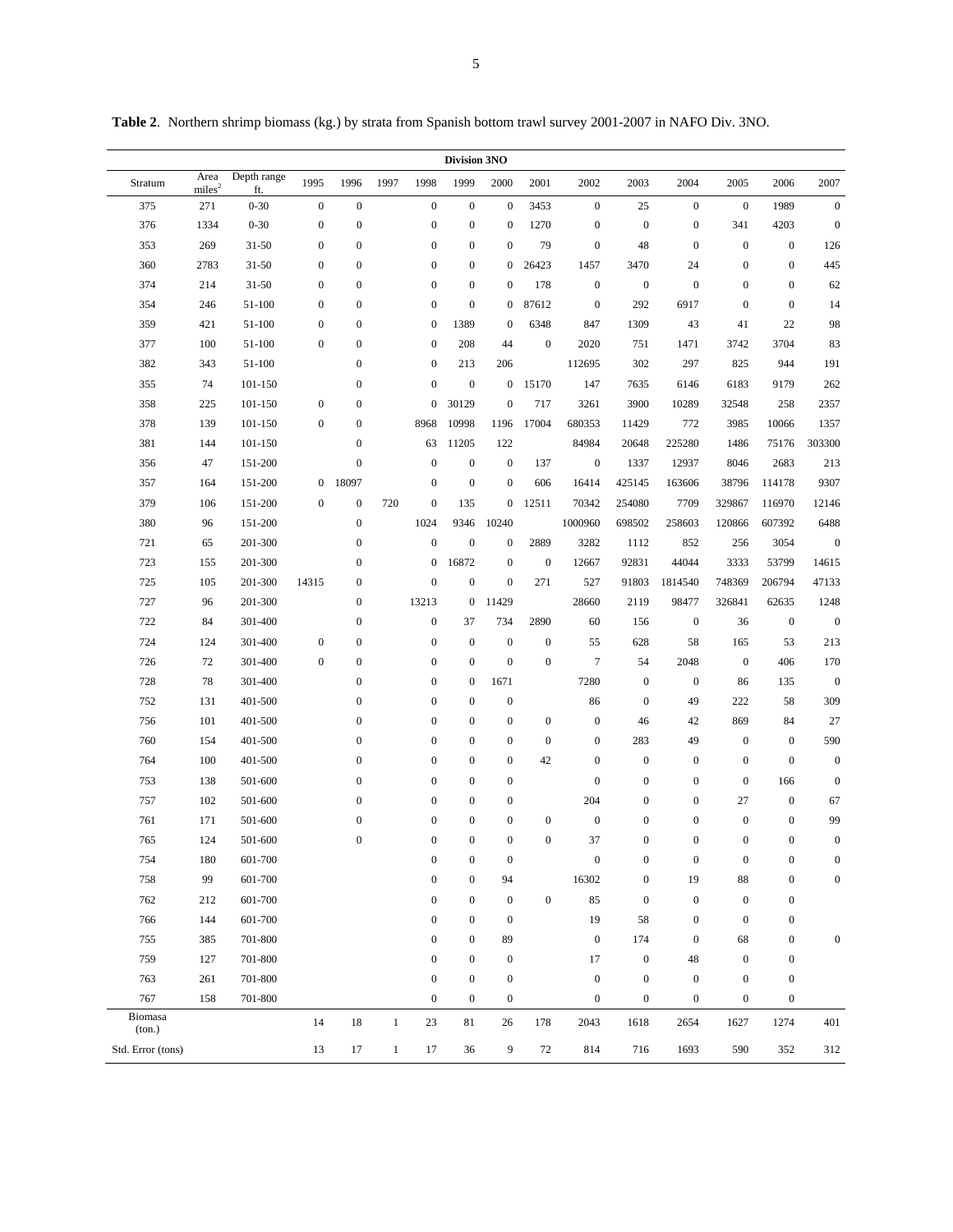| Division 3L          |                            |                    |                |                  |                |                |  |  |  |  |
|----------------------|----------------------------|--------------------|----------------|------------------|----------------|----------------|--|--|--|--|
| Stratum              | Area<br>$\mathrm{miles}^2$ | Depth range<br>ft. | 2003           | 2004             | 2005<br>2006   | 2007           |  |  |  |  |
| 385                  | 104                        | 51-100             | 420            | 175              | 2485867        | 2416545        |  |  |  |  |
| 390                  | 1481                       | 51-100             | 1014           | 3780             | 2577958        | 5404325        |  |  |  |  |
| 389                  | 821                        | 101-150            | 14397492       | 41654297         | 53639329       | 49120205       |  |  |  |  |
| 391                  | 282                        | 101-150            | 1116135        | 1299793          | 3712072        | 12448106       |  |  |  |  |
| 387                  | 718                        | 151-200            | 17618619       | 21721973         | 29967360       | 11782827       |  |  |  |  |
| 388                  | 361                        | 151-200            | 25169595       | 24779540         | 32585066       | 26954928       |  |  |  |  |
| 392                  | 145                        | 151-200            | 2821419        | 1866379          | 193967         | 799970         |  |  |  |  |
| 729                  | 186                        | 201-300            | 20371          | 1465049          | 88481          | 172095         |  |  |  |  |
| 731                  | 216                        | 201-300            | 2449416        | 1467221          | 177357         | 666240         |  |  |  |  |
| 733                  | 468                        | 201-300            |                | 4077             | 390052         | 3281339        |  |  |  |  |
| 730                  | 170                        | 301-400            | $\overline{0}$ | 876              | 1485           | 76             |  |  |  |  |
| 732                  | 231                        | 301-400            | 34907          | 5643             | 14535          | 4723           |  |  |  |  |
| 734                  | 228                        | 301-400            |                | 408              | 10554          | 136            |  |  |  |  |
| 741                  | 223                        | 401-500            | $\theta$       | 56               | 1379           | 22             |  |  |  |  |
| 745                  | 348                        | 401-500            | 17642          | $\mathbf{0}$     | 1699           | 186            |  |  |  |  |
| 748                  | 159                        | 401-500            | 292            | 696              | 366            | 499            |  |  |  |  |
| 742                  | 206                        | 501-600            | $\overline{0}$ | $\overline{0}$   | 462            | $\overline{0}$ |  |  |  |  |
| 746                  | 392                        | 501-600            | $\mathbf{0}$   | $\mathbf{0}$     | 134            | $\mathbf{0}$   |  |  |  |  |
| 749                  | 126                        | 501-600            | $\Omega$       | 23               | 99             | $\overline{0}$ |  |  |  |  |
| 743                  | 211                        | 601-700            |                | $\overline{0}$   | 1020           | $\overline{0}$ |  |  |  |  |
| 747                  | 724                        | 601-700            |                | $\mathbf{0}$     | 147            | $\overline{0}$ |  |  |  |  |
| 750                  | 556                        | 601-700            |                | $\mathbf{0}$     | 58             | $\overline{0}$ |  |  |  |  |
| 744                  | 280                        | 701-800            |                | $\boldsymbol{0}$ | 185            | $\overline{0}$ |  |  |  |  |
| 751                  | 229                        | 701-800            |                |                  | $\overline{0}$ | $\overline{0}$ |  |  |  |  |
| Biomasa<br>(ton.)    |                            |                    | 63647          | 94270            | 125850         | 113052         |  |  |  |  |
| Std. Error<br>(tons) |                            |                    | 27126          | 54044            | 15484          | 19631          |  |  |  |  |

**Table 3**. Northern shrimp biomass (kg.) by strata from Spanish bottom trawl survey 2003-2007 in NAFO Div. 3L.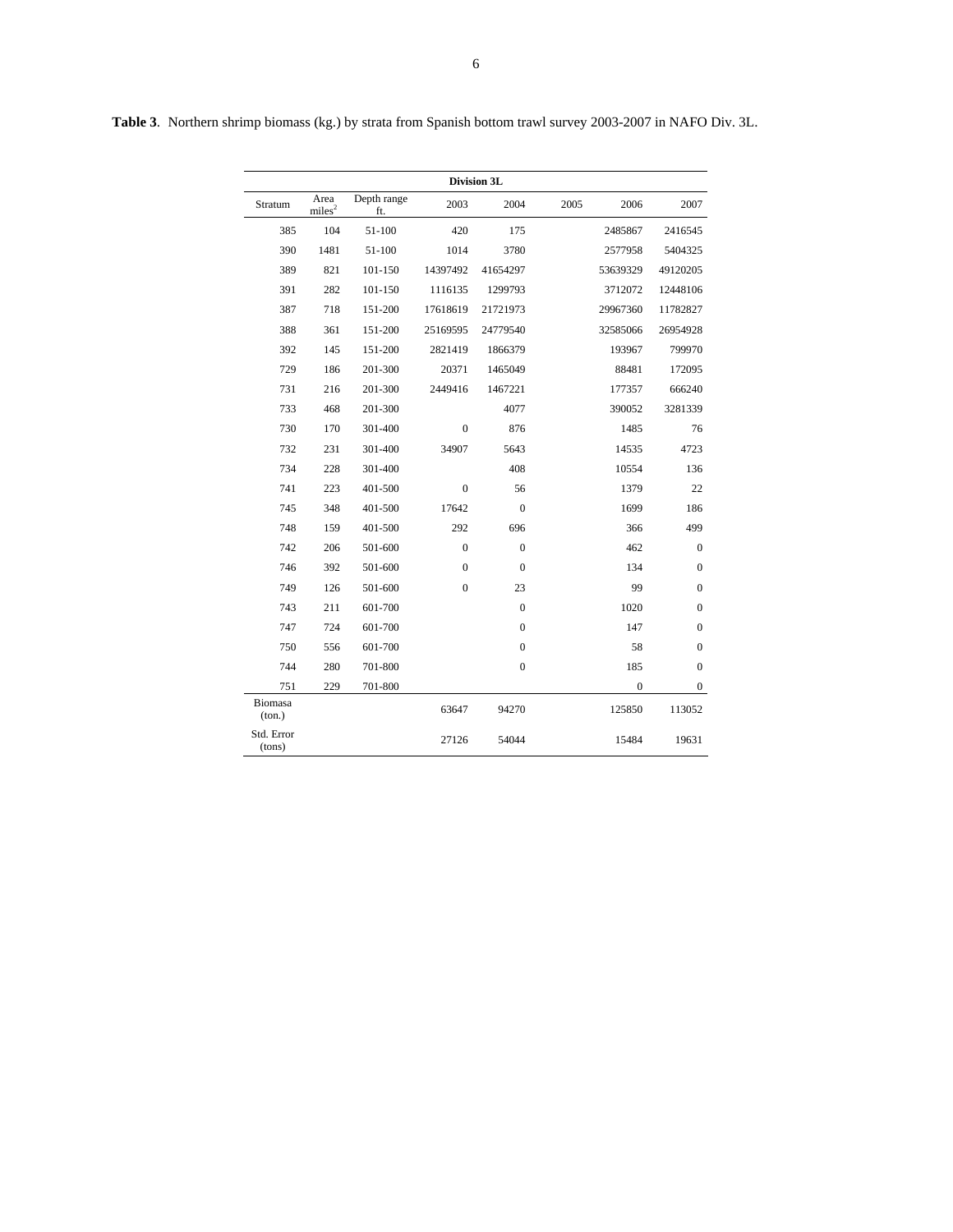|                  | 3NO          |                  |                | 3L             |               |                  |                  |
|------------------|--------------|------------------|----------------|----------------|---------------|------------------|------------------|
| OCL(mm)          | <b>Males</b> | <b>Females</b>   | <b>Total</b>   | OCL(mm)        | <b>Males</b>  | <b>Females</b>   | <b>Total</b>     |
|                  |              |                  |                | $\,8\,$        | 2699          |                  | 2699             |
|                  |              |                  |                | 8.5            | 4572          |                  | 4572             |
| $\boldsymbol{9}$ |              |                  |                | $\overline{9}$ |               |                  |                  |
| 9.5              |              |                  |                | 9.5            |               |                  |                  |
| $10\,$           |              |                  |                | $10\,$         |               |                  |                  |
| 10.5             |              |                  |                | 10.5           |               |                  |                  |
| $11\,$           | 9            |                  | 9              | 11             |               |                  |                  |
| 11.5             | 28           |                  | 28             | 11.5           |               |                  |                  |
| $12\,$           | 14           |                  | 14             | $12\,$         | $27\,$        |                  | 27               |
| 12.5             | 322          |                  | 322            | 12.5           | 4920          |                  | 4920             |
| 13               | 602          |                  | 602            | 13             | 15806         |                  | 15806            |
| 13.5             | 102          |                  | $102\,$        | 13.5           | 76374         |                  | 76374            |
| $14\,$           | 85           |                  | 85             | 14             | 90747         |                  | 90747            |
| 14.5             | 287          |                  | 287            | 14.5           | 89548         |                  | 89548            |
| $15\,$           | 110          |                  | 110            | 15             | 145532        |                  | 145532           |
| 15.5             | 427          | 11               | 438            | 15.5           | 166313        |                  | 166313           |
| 16               | 812          | $11\,$           | 823            | 16             | 388265        |                  | 388265           |
| 16.5             | 664          | $\boldsymbol{7}$ | 672            | 16.5           | 650726        |                  | 650726           |
| $17\,$           | 966          |                  | 966            | 17             | 808269        | 2071             | 810341           |
| 17.5             | 913          | 171              | 1083           | 17.5           | 734466        |                  | 734466           |
| 18               | 1674         | $45\,$           | 1719           | 18             | 587922        |                  | 587922           |
| 18.5             | 1843         | 208              | 2051           | 18.5           | 715377        | 7468             | 722845           |
| 19               | 1904         | 867              | 2771           | 19             | 782370        | 17108            | 799478           |
| 19.5             | 2007         | 824              | 2831           | 19.5           | 1013329       | 36729            | 1050058          |
| $20\,$           | 2561         | 1372             | 3932           | $20\,$         | 1271550       | 111091           | 1382641          |
|                  | 2759         | 2698             | 5457           | 20.5           | 1216834       | 191004           | 1407837          |
| 20.5<br>$21\,$   | 1533         | 2274             | 3806           | $21\,$         | 1020826       | 392537           | 1413363          |
|                  | 867          | 3997             | 4864           | 21.5           | 604009        | 669843           | 1273852          |
| 21.5<br>$22\,$   | 396          | 5466             | 5862           | $22\,$         | 429376        | 771401           | 1200777          |
|                  | 492          | 7575             | 8067           | 22.5           | 180178        | 911367           | 1091546          |
| 22.5             |              | 5009             | 5009           | $23\,$         | 86821         | 1087290          | 1174111          |
| $23\,$           |              |                  | 4719           | 23.5           |               |                  |                  |
| 23.5             |              | 4719             |                | $24\,$         | 40073         | 1129628          | 1169701          |
| $24\,$           |              | 3036             | 3036           |                | 13963<br>3109 | 940705           | 954669           |
| 24.5             |              | 1830<br>1623     | 1830<br>1623   | 24.5<br>$25\,$ | 219           | 863690<br>599134 | 866798<br>599353 |
| $25\,$           |              | 1661             | 1661           | 25.5           |               | 358879           | 358879           |
| 25.5             |              | 805              | 805            | 26             |               | 253284           | 253284           |
| $26\,$           |              |                  |                |                |               |                  | 145676           |
| 26.5             |              | 181<br>205       | 181<br>$205\,$ | 26.5<br>$27\,$ |               | 145676<br>71974  | 71974            |
| $27\,$           |              | 43               |                |                |               |                  |                  |
| 27.5             |              |                  | 43             | 27.5           |               | 32120            | 32120            |
| 28               |              | 91               | 91             | $28\,$         |               | 22612            | 22612            |
| 28.5             |              | 206              | 206            | 28.5           |               | 6223             | 6223             |
| 29               | 9            |                  | 9              | 29             |               | 1874             | 1874             |
| 29.5             |              |                  |                | 29.5           |               | 437              | 437              |
| 30               |              |                  |                | $30\,$         |               | 83               | 83               |
| 30.5             |              |                  |                | 30.5           |               |                  |                  |
| 31               |              |                  |                | 31             |               | 1445             | 1445             |
| Total            | 21376        | 44933            | 66309          | Total          | 11144218      | 8625674          | 19769892         |
|                  | 32%          | 68%              |                |                | 56 %          | 44 %             |                  |

**Table 4**. Northern shrimp size distribution ('000) by sex from Spanish bottom trawl survey 2007 in NAFO Div. 3NO an 3L.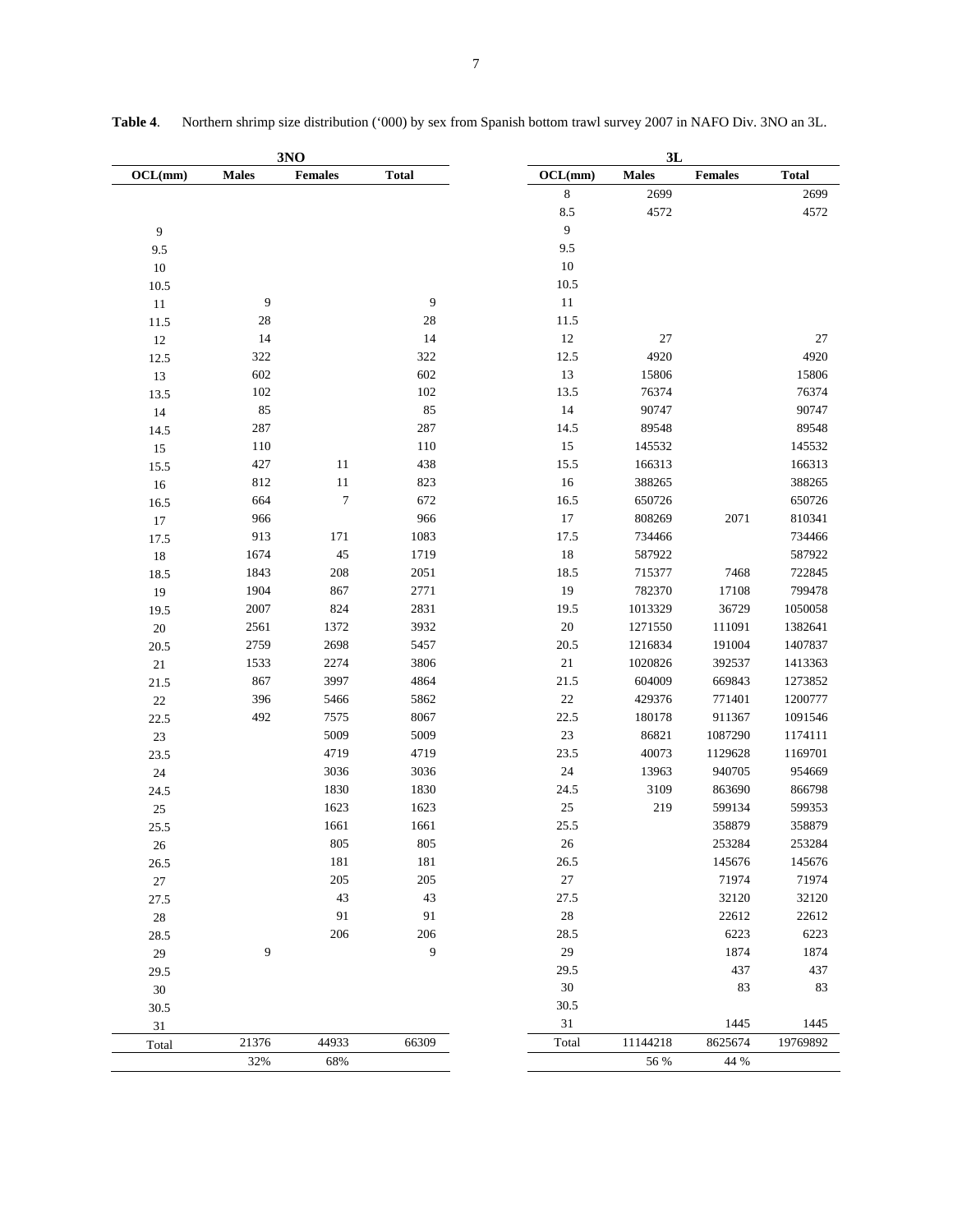|                   |         | Division 3NO |         |      |
|-------------------|---------|--------------|---------|------|
|                   | a       | h            | $R^2$   | N    |
| Males             | 0.12117 | 2.65324      | 0.93031 | 326  |
| Inmature females  | 0.00569 | 2.2831       | 0.62834 | 349  |
| Mature females    | 0.00152 | 2.70454      | 0.75434 | 257  |
| All combined      | 0.00185 | 2.63897      | 0.94928 | 1095 |
|                   |         |              |         |      |
|                   |         | Division 3L  |         |      |
|                   | a       | h            | $R^2$   | N    |
| Males             | 0.00117 | 2.76151      | 0.96001 | 1984 |
| Inmature females  | 0.00094 | 2.84776      | 0.90663 | 568  |
| Mature females    | 0.00088 | 2.85489      | 0.85233 | 1040 |
| Ovigerous females | 0.00210 | 2.60970      | 0.71967 | 534  |
| All combined      | 0.00086 | 2.87160      | 0.96411 | 4126 |

**Table 5**. Northern shrimp length-weight relationship by sex, maturity stage and all combined from Spanish bottom trawl survey 2007 in NAFO Div. 3NO and 3L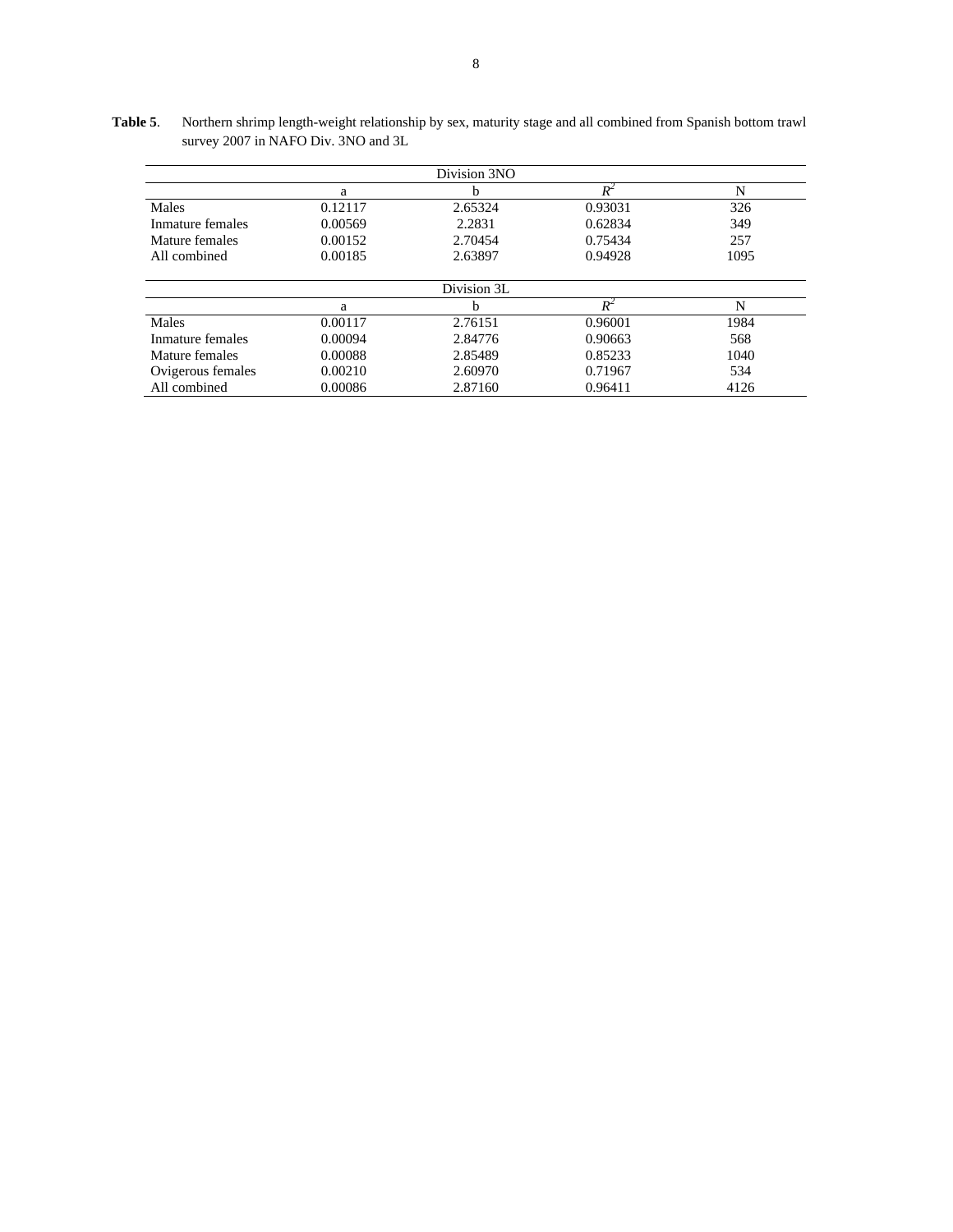

**Figure 1.** Northern shrimp biomass (tons) and catch (kg) from Spanish research surveys in NAFO Div. 3NO 2001- 2007 and 3L 2003-2007.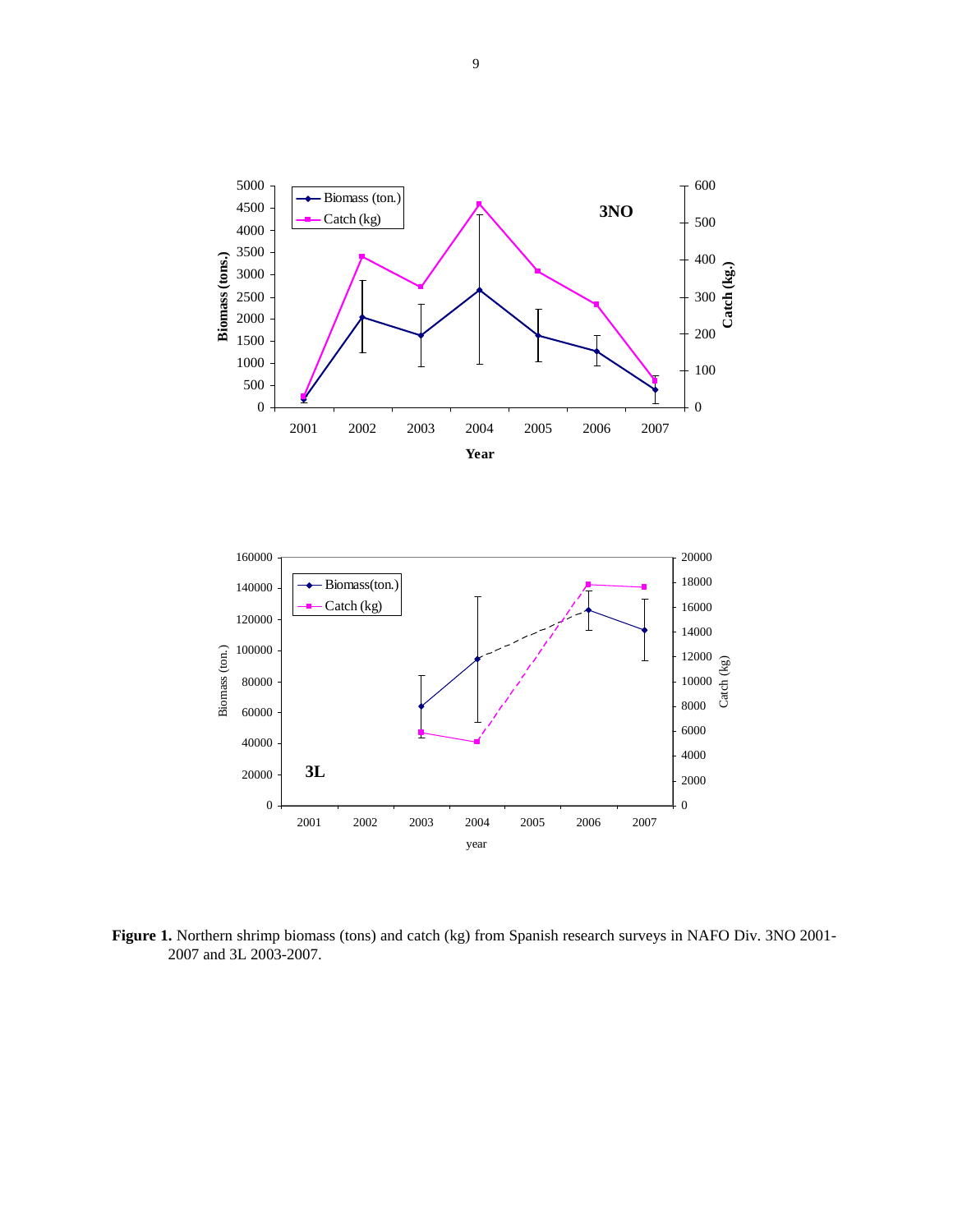

**Figure 2**. Geographic distribution of Northern shrimp catches from Spanish bottom trawls surveys 2007.